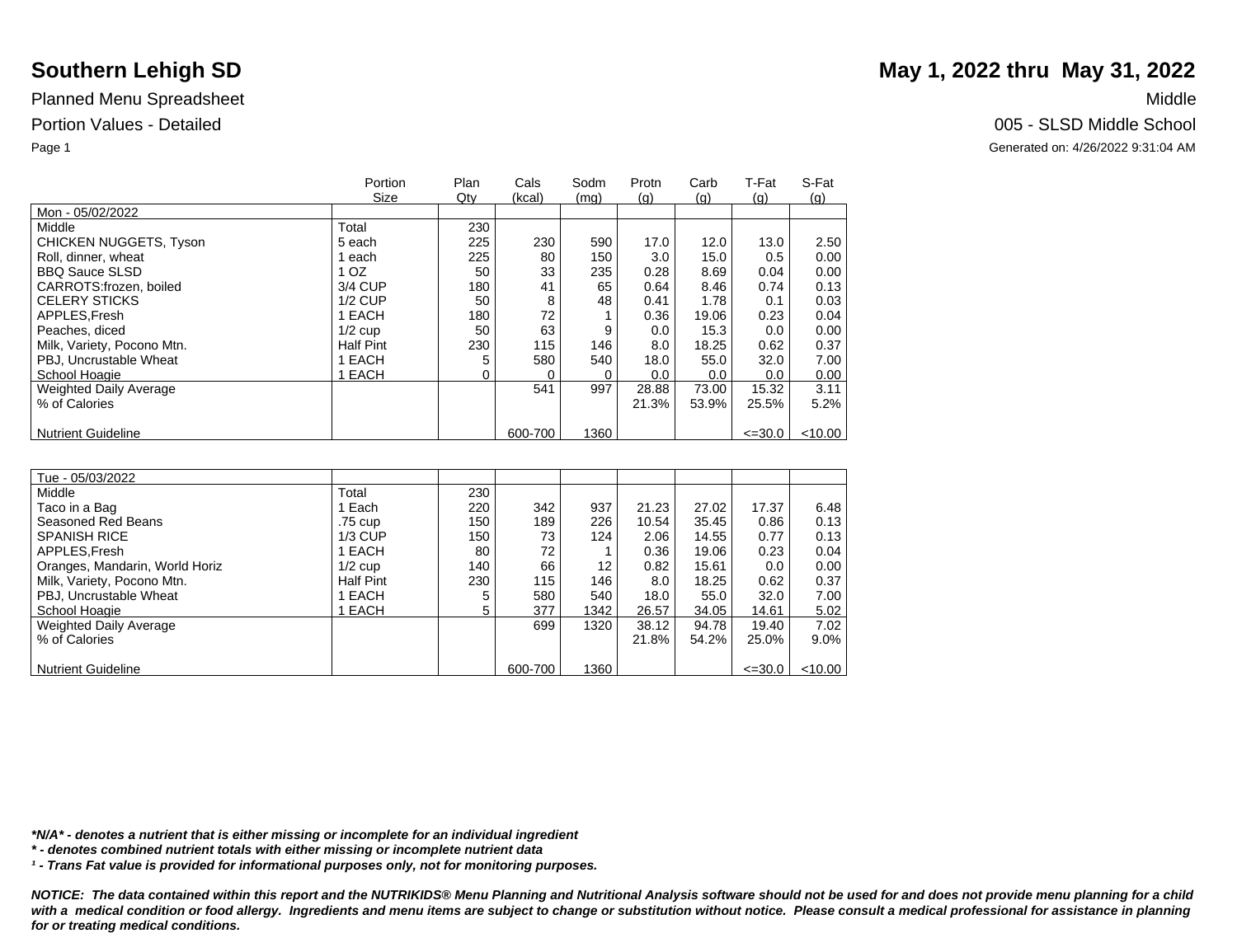|                               | Portion          | Plan | Cals    | Sodm | Protn | Carb  | T-Fat       | S-Fat     |
|-------------------------------|------------------|------|---------|------|-------|-------|-------------|-----------|
|                               | Size             | Qty  | (kcal)  | (mq) | (q)   | (q)   | (q)         | (q)       |
| Wed - 05/04/2022              |                  |      |         |      |       |       |             |           |
| Middle                        | Total            | 230  |         |      |       |       |             |           |
| Ham&Cheese Croissant          | EACH             | 220  | 346     | 1127 | 20.01 | 26.51 | 17.95       | 5.86      |
| CARROTS: frozen, boiled       | 3/4 CUP          | 150  | 41      | 65   | 0.64  | 8.46  | 0.74        | 0.13      |
| <b>CELERY STICKS</b>          | $1/2$ CUP        | 20   | 8       | 48   | 0.41  | 1.78  | 0.1         | 0.03      |
| APPLES.Fresh                  | I EACH           | 135  | 72      |      | 0.36  | 19.06 | 0.23        | 0.04      |
| Peaches, diced                | $1/2$ cup        | 110  | 63      | 9    | 0.0   | 15.3  | 0.0         | 0.00      |
| Milk, Variety, Pocono Mtn.    | <b>Half Pint</b> | 230  | 115     | 146  | 8.0   | 18.25 | 0.62        | 0.37      |
| PBJ, Uncrustable Wheat        | EACH             |      | 580     | 540  | 18.0  | 55.0  | 32.0        | 7.00      |
| School Hoagie                 | <b>EACH</b>      | 5    | 377     | 1342 | 26.57 | 34.05 | 14.61       | 5.02      |
| <b>Weighted Daily Average</b> |                  |      | 566     | 1316 | 28.77 | 69.72 | 19.44       | 6.35      |
| % of Calories                 |                  |      |         |      | 20.3% | 49.3% | 30.9%       | 10.1%     |
|                               |                  |      |         |      |       |       |             |           |
| <b>Nutrient Guideline</b>     |                  |      | 600-700 | 1360 |       |       | $\leq 30.0$ | $<$ 10.00 |

| Thu - 05/05/2022               |                  |     |         |      |       |       |             |           |
|--------------------------------|------------------|-----|---------|------|-------|-------|-------------|-----------|
| Middle                         | Total            | 230 |         |      |       |       |             |           |
| Cheeseburger on bun            | each             | 228 | 326     | 657  | 24.53 | 25.01 | 14.06       | 6.03      |
| Bacon, Hatfield Heat and Serve | each             | 228 | 90      | 290  | 5.0   | 0.0   | 7.0         | 2.00      |
| Ketchup, Red Gold packet       | 2 EACH           | 220 | 20      | 210  | 0.0   | 6.0   | 0.0         | 0.00      |
| Fries, McCain 5/16"            | 4 oz             | 228 | 195     | 44   | 3.54  | 30.12 | 6.2         | 0.00      |
| <b>CELERY STICKS</b>           | $1/2$ CUP        | 50  | 8       | 48   | 0.41  | 1.78  | 0.1         | 0.03      |
| APPLES.Fresh                   | EACH             | 135 | 72      |      | 0.36  | 19.06 | 0.23        | 0.04      |
| Peaches, diced                 | $1/2$ cup        | 110 | 63      | 9    | 0.0   | 15.3  | 0.0         | 0.00      |
| Milk, Variety, Pocono Mtn.     | <b>Half Pint</b> | 230 | 115     | 146  | 8.0   | 18.25 | 0.62        | 0.37      |
| PBJ, Uncrustable Wheat         | EACH             |     | 0       |      | 0.0   | 0.0   | 0.0         | 0.00      |
| School Hoagie                  | <b>EACH</b>      | 2   | 377     | 1342 | 26.57 | 34.05 | 14.61       | 5.02      |
| <b>Weighted Daily Average</b>  |                  |     | 817     | 1357 | 41.32 | 97.83 | 27.93       | 8.41      |
| % of Calories                  |                  |     |         |      | 20.2% | 47.9% | 30.8%       | 9.3%      |
|                                |                  |     |         |      |       |       |             |           |
| <b>Nutrient Guideline</b>      |                  |     | 600-700 | 1360 |       |       | $\leq 30.0$ | $<$ 10.00 |

*\*N/A\* - denotes a nutrient that is either missing or incomplete for an individual ingredient*

*\* - denotes combined nutrient totals with either missing or incomplete nutrient data*

*¹ - Trans Fat value is provided for informational purposes only, not for monitoring purposes.*

*NOTICE: The data contained within this report and the NUTRIKIDS® Menu Planning and Nutritional Analysis software should not be used for and does not provide menu planning for a child*  with a medical condition or food allergy. Ingredients and menu items are subject to change or substitution without notice. Please consult a medical professional for assistance in planning *for or treating medical conditions.*

## **Southern Lehigh SD** May 1, 2022 thru May 31, 2022

Portion Values - Detailed **Detailed** 2005 - SLSD Middle School

Page 2 Generated on: 4/26/2022 9:31:04 AM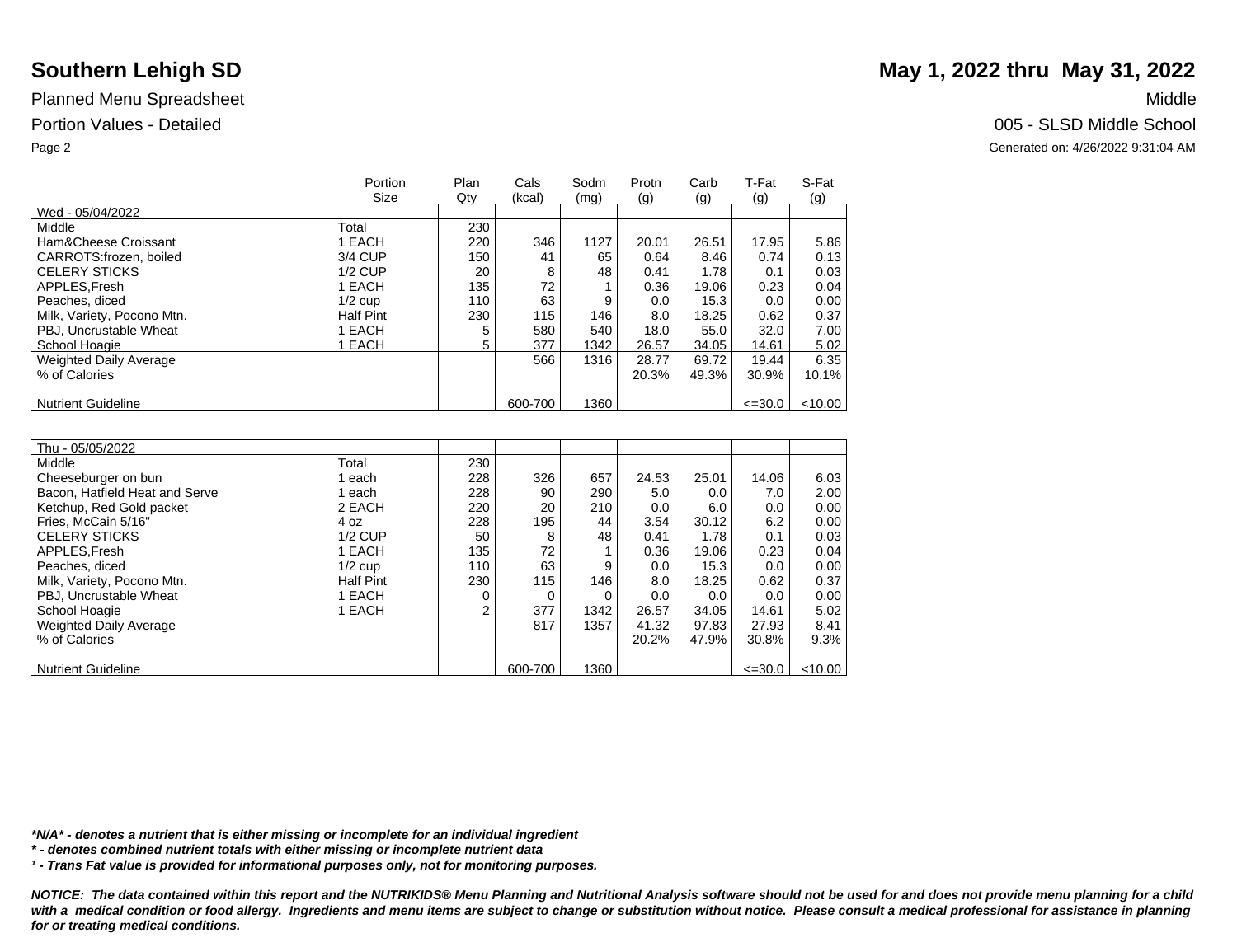|                                | Portion          | Plan | Cals    | Sodm | Protn | Carb  | T-Fat       | S-Fat      |
|--------------------------------|------------------|------|---------|------|-------|-------|-------------|------------|
|                                | Size             | Qty  | (kcal)  | (mg) | (q)   | (q)   | (q)         | <u>(g)</u> |
| Fri - 05/06/2022               |                  |      |         |      |       |       |             |            |
| Middle                         | Total            | 220  |         |      |       |       |             |            |
| Pizza, French Bread            | EACH             | 218  | 370     | 820  | 16.0  | 41.0  | 14.0        | 3.00       |
| Salad, tossed, side            | EACH             | 170  | 32      | 18   | 2.13  | 6.54  | 0.47        | 0.07       |
| Italian dressing, PC           | <b>EACH</b>      | 130  | 10      | 109  | 0.0   | 1.0   | 1.0         | 0.00       |
| <b>CELERY STICKS</b>           | $1/2$ CUP        | 40   | 8       | 48   | 0.41  | 1.78  | 0.1         | 0.03       |
| APPLES.Fresh                   | 1 EACH           | 100  | 72      |      | 0.36  | 19.06 | 0.23        | 0.04       |
| Oranges, Mandarin, World Horiz | $1/2$ cup        | 80   | 66      | 12   | 0.82  | 15.61 | 0.0         | 0.00       |
| Milk, Variety, Pocono Mtn.     | <b>Half Pint</b> | 200  | 115     | 146  | 8.0   | 18.25 | 0.62        | 0.37       |
| PB Jamwich, Grape, on Wheat    | 2 each           |      | 0       | 0    | 0.0   | 0.0   | 0.0         | 0.00       |
| School Hoagie                  | <b>EACH</b>      | 2    | 377     | 1342 | 26.57 | 34.05 | 14.61       | 5.02       |
| <b>Weighted Daily Average</b>  |                  |      | 564     | 1050 | 25.55 | 77.83 | 15.65       | 3.43       |
| % of Calories                  |                  |      |         |      | 18.1% | 55.2% | 25.0%       | 5.5%       |
|                                |                  |      |         |      |       |       |             |            |
| <b>Nutrient Guideline</b>      |                  |      | 600-700 | 1360 |       |       | $\leq 30.0$ | $<$ 10.00  |

| Mon - 05/09/2022              |                  |     |         |      |       |       |             |           |
|-------------------------------|------------------|-----|---------|------|-------|-------|-------------|-----------|
| Middle                        | Total            | 230 |         |      |       |       |             |           |
| Chicken, Popcorn Tyson        | <b>SERVING</b>   | 225 | 230     | 240  | 12.0  | 14.0  | 14.0        | 2.50      |
| Roll, dinner, wheat           | each             | 225 | 80      | 150  | 3.0   | 15.0  | 0.5         | 0.00      |
| <b>BBQ Sauce SLSD</b>         | 1 <sub>OZ</sub>  | 50  | 33      | 235  | 0.28  | 8.69  | 0.04        | 0.00      |
| CARROTS:frozen, boiled        | 3/4 CUP          | 180 | 41      | 65   | 0.64  | 8.46  | 0.74        | 0.13      |
| <b>CELERY STICKS</b>          | $1/2$ CUP        | 50  | 8       | 48   | 0.41  | 1.78  | 0.1         | 0.03      |
| APPLES.Fresh                  | 1 EACH           | 180 | 72      |      | 0.36  | 19.06 | 0.23        | 0.04      |
| Peaches, diced                | $1/2$ cup        | 50  | 63      | 9    | 0.0   | 15.3  | 0.0         | 0.00      |
| Milk, Variety, Pocono Mtn.    | <b>Half Pint</b> | 230 | 115     | 146  | 8.0   | 18.25 | 0.62        | 0.37      |
| PBJ. Uncrustable Wheat        | 1 EACH           |     | 580     | 540  | 18.0  | 55.0  | 32.0        | 7.00      |
| School Hoagie                 | <b>EACH</b>      |     |         |      | 0.0   | 0.0   | 0.0         | 0.00      |
| <b>Weighted Daily Average</b> |                  |     | 541     | 655  | 23.99 | 74.96 | 16.30       | 3.11      |
| % of Calories                 |                  |     |         |      | 17.7% | 55.4% | 27.1%       | $5.2\%$   |
|                               |                  |     |         |      |       |       |             |           |
| Nutrient Guideline            |                  |     | 600-700 | 1360 |       |       | $\leq 30.0$ | $<$ 10.00 |

*\*N/A\* - denotes a nutrient that is either missing or incomplete for an individual ingredient*

*\* - denotes combined nutrient totals with either missing or incomplete nutrient data*

*¹ - Trans Fat value is provided for informational purposes only, not for monitoring purposes.*

*NOTICE: The data contained within this report and the NUTRIKIDS® Menu Planning and Nutritional Analysis software should not be used for and does not provide menu planning for a child*  with a medical condition or food allergy. Ingredients and menu items are subject to change or substitution without notice. Please consult a medical professional for assistance in planning *for or treating medical conditions.*

## **Southern Lehigh SD** May 1, 2022 thru May 31, 2022

Portion Values - Detailed **Detailed** 2005 - SLSD Middle School

Page 3 Generated on: 4/26/2022 9:31:04 AM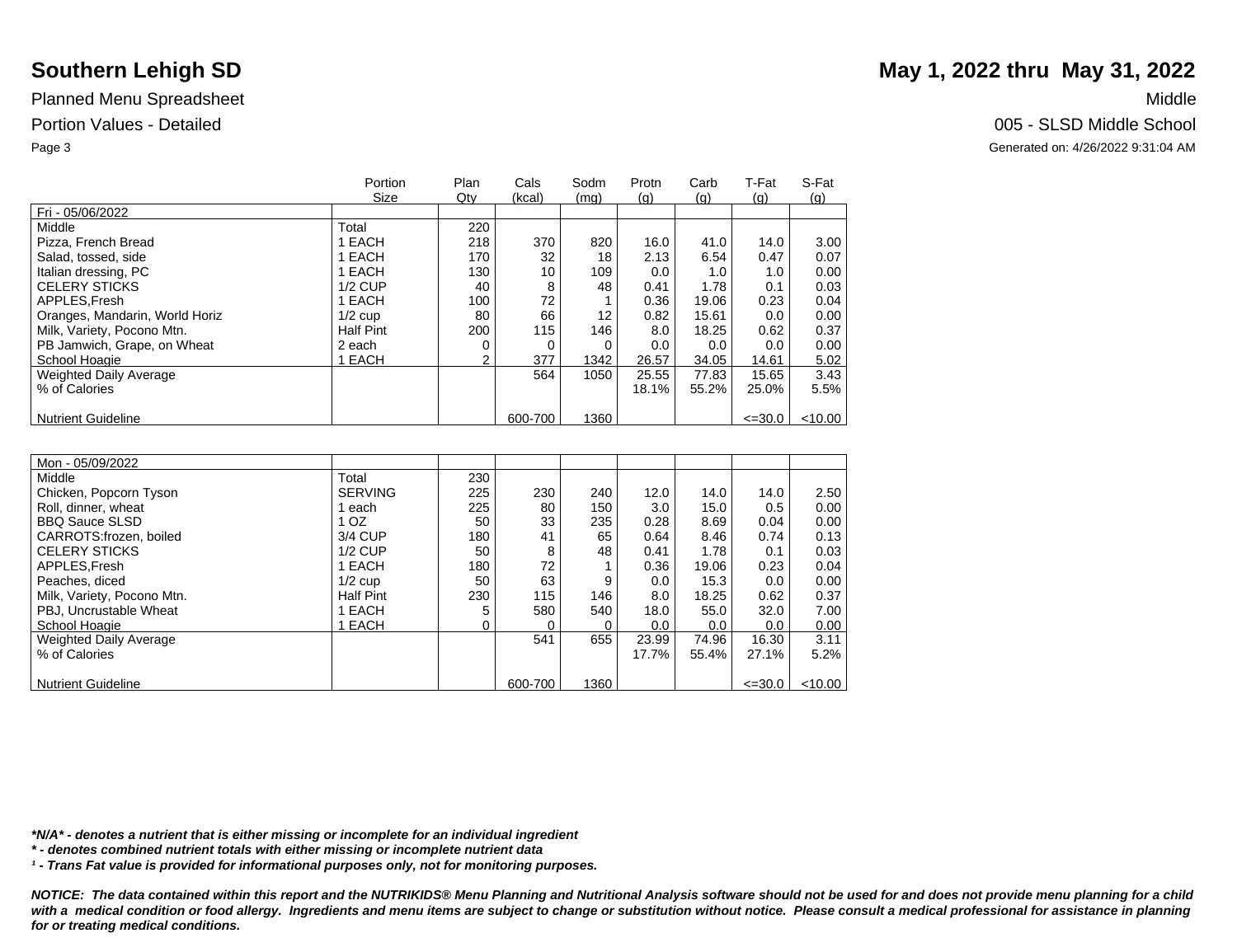|                             | Portion          | Plan | Cals    | Sodm | Protn | Carb   | T-Fat       | S-Fat      |
|-----------------------------|------------------|------|---------|------|-------|--------|-------------|------------|
|                             | Size             | Qty  | (kcal)  | (mg) | (q)   | (q)    | (q)         | <u>(g)</u> |
| Tue - 05/10/2022            |                  |      |         |      |       |        |             |            |
| Middle                      | Total            | 230  |         |      |       |        |             |            |
| Corn Dogs, Mini, MS-HS      | EACH             | 225  | 340     | 880  | 12.0  | 36.0   | 16.0        | 3.00       |
| <b>Baked Beans SLSD</b>     | 3/4 CUP          | 190  | 273     | 547  | 9.85  | 64.83  | 0.82        | 0.15       |
| Ketchup, Red Gold packet    | EACH             | 100  | 10      | 105  | 0.0   | 3.0    | 0.0         | 0.00       |
| <b>CELERY STICKS</b>        | $1/2$ CUP        | 35   | 8       | 48   | 0.41  | 1.78   | 0.1         | 0.03       |
| Apples, Sliced, pre-bagged  | each             | 180  | 30      |      | 0.0   | 8.0    | 0.0         | 0.00       |
| Peaches, diced              | $1/2$ cup        | 50   | 63      | 9    | 0.0   | 15.3   | 0.0         | 0.00       |
| Milk, Variety, Pocono Mtn.  | <b>Half Pint</b> | 220  | 115     | 146  | 8.0   | 18.25  | 0.62        | 0.37       |
| PB Jamwich, Grape, on Wheat | 2 each           |      | 620     | 620  | 20.0  | 70.0   | 32.0        | 5.00       |
| School Hoagie               | <b>EACH</b>      |      |         |      | 0.0   | 0.0    | 0.0         | 0.00       |
| Weighted Daily Average      |                  |      | 725     | 1521 | 28.03 | 118.92 | 17.64       | 3.53       |
| % of Calories               |                  |      |         |      | 15.5% | 65.6%  | 21.9%       | 4.4%       |
|                             |                  |      |         |      |       |        |             |            |
| <b>Nutrient Guideline</b>   |                  |      | 600-700 | 1360 |       |        | $\leq 30.0$ | $<$ 10.00  |

| Wed - 05/11/2022               |                  |     |         |                   |       |       |             |           |
|--------------------------------|------------------|-----|---------|-------------------|-------|-------|-------------|-----------|
| Middle                         | Total            | 215 |         |                   |       |       |             |           |
| Eggo Mini Waffles              | Each             | 210 | 200     | 270               | 5.0   | 34.0  | 5.0         | 1.50      |
| Sausage Links - Performance    | Each             | 210 | 190     | 270               | 6.0   | 0.0   | 19.0        | 6.00      |
| Potato, Crinkle Cut Govt       | 4 OZ             | 210 | 162     | 27                | 2.7   | 27.0  | 4.73        | 1.35      |
| <b>CELERY STICKS</b>           | $1/2$ CUP        | 35  | 8       | 48                | 0.41  | 1.78  | 0.1         | 0.03      |
| APPLES.Fresh                   | 1 EACH           | 120 | 72      |                   | 0.36  | 19.06 | 0.23        | 0.04      |
| Oranges, Mandarin, World Horiz | $1/2$ cup        | 95  | 66      | $12 \overline{ }$ | 0.82  | 15.61 | 0.0         | 0.00      |
| Milk, Variety, Pocono Mtn.     | <b>Half Pint</b> | 215 | 115     | 146               | 8.0   | 18.25 | 0.62        | 0.37      |
| PB Jamwich, Grape, on Wheat    | 2 each           | 0   |         |                   | 0.0   | 0.0   | 0.0         | 0.00      |
| School Hoagie                  | EACH             | 5   | 377     | 1342              | 26.57 | 34.05 | 14.61       | 5.02      |
| Weighted Daily Average         |                  |     | 733     | 745               | 22.63 | 96.45 | 29.17       | 9.16      |
| % of Calories                  |                  |     |         |                   | 12.3% | 52.6% | 35.8%       | $11.2\%$  |
|                                |                  |     |         |                   |       |       |             |           |
| <b>Nutrient Guideline</b>      |                  |     | 600-700 | 1360              |       |       | $\leq 30.0$ | $<$ 10.00 |

*\*N/A\* - denotes a nutrient that is either missing or incomplete for an individual ingredient*

*\* - denotes combined nutrient totals with either missing or incomplete nutrient data*

*¹ - Trans Fat value is provided for informational purposes only, not for monitoring purposes.*

*NOTICE: The data contained within this report and the NUTRIKIDS® Menu Planning and Nutritional Analysis software should not be used for and does not provide menu planning for a child*  with a medical condition or food allergy. Ingredients and menu items are subject to change or substitution without notice. Please consult a medical professional for assistance in planning *for or treating medical conditions.*

# **Southern Lehigh SD** May 1, 2022 thru May 31, 2022

Portion Values - Detailed **Detailed** 2005 - SLSD Middle School

Page 4 Generated on: 4/26/2022 9:31:04 AM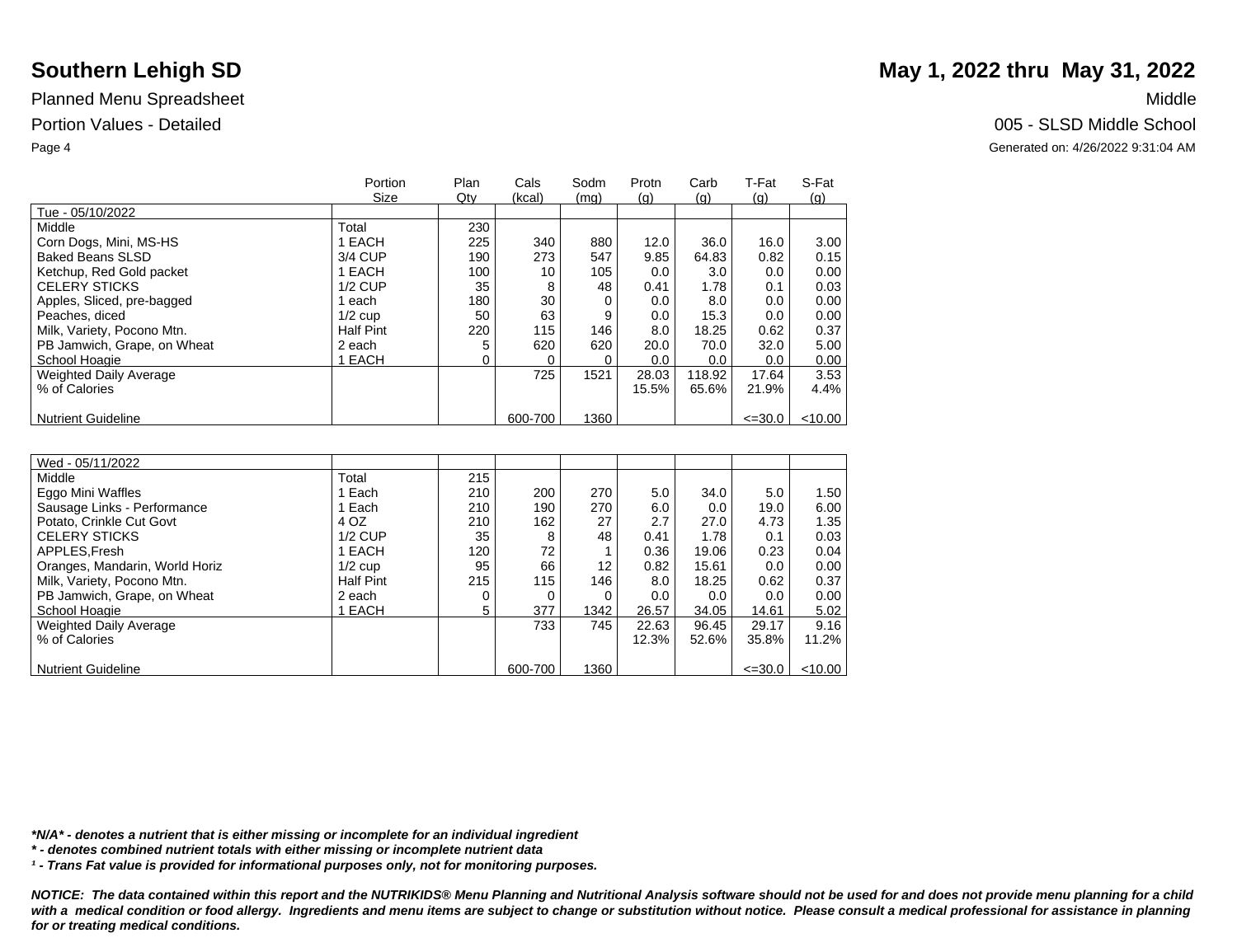|                                | Portion          | Plan | Cals    | Sodm | Protn | Carb  | T-Fat       | S-Fat      |
|--------------------------------|------------------|------|---------|------|-------|-------|-------------|------------|
|                                | Size             | Qty  | (kcal)  | (mg) | (q)   | (q)   | (q)         | <u>(g)</u> |
| Thu - 05/12/2022               |                  |      |         |      |       |       |             |            |
| Middle                         | Total            | 230  |         |      |       |       |             |            |
| Sweet and Sour Chicken Unbread | EACH             | 225  | 301     | 408  | 21.48 | 36.85 | 6.69        | 3.29       |
| BROCCOLI: frozen, boiled HS    | .75 cup          | 190  | 39      | 15   | 4.28  | 7.38  | 0.17        | 0.02       |
| Ketchup, Red Gold packet       | EACH             | 100  | 10      | 105  | 0.0   | 3.0   | 0.0         | 0.00       |
| <b>CELERY STICKS</b>           | $1/2$ CUP        | 35   | 8       | 48   | 0.41  | 1.78  | 0.1         | 0.03       |
| Apples, Sliced, pre-bagged     | each             | 180  | 30      |      | 0.0   | 8.0   | 0.0         | 0.00       |
| Peaches, diced                 | $1/2$ cup        | 50   | 63      | 9    | 0.0   | 15.3  | 0.0         | 0.00       |
| Milk, Variety, Pocono Mtn.     | <b>Half Pint</b> | 220  | 115     | 146  | 8.0   | 18.25 | 0.62        | 0.37       |
| PB Jamwich, Grape, on Wheat    | 2 each           |      | 620     | 620  | 20.0  | 70.0  | 32.0        | 5.00       |
| School Hoagie                  | EACH             |      | 0       |      | 0.0   | 0.0   | 0.0         | 0.00       |
| Weighted Daily Average         |                  |      | 493     | 620  | 32.69 | 72.29 | 7.99        | 3.71       |
| % of Calories                  |                  |      |         |      | 26.5% | 58.7% | 14.6%       | 6.8%       |
|                                |                  |      |         |      |       |       |             |            |
| <b>Nutrient Guideline</b>      |                  |      | 600-700 | 1360 |       |       | $\leq 30.0$ | $<$ 10.00  |

| Fri - 05/13/2022                  |                  |     |         |      |       |       |             |           |
|-----------------------------------|------------------|-----|---------|------|-------|-------|-------------|-----------|
| Middle                            | Total            | 220 |         |      |       |       |             |           |
| Pizza, Big Daddy Rolled Edge E    | <b>SLICE</b>     | 218 | 340     | 520  | 19.0  | 39.0  | 12.0        | 5.00      |
| Pepperoni, Sliced                 | <b>SERVING</b>   | 100 | 66      | 177  | 2.53  | 0.0   | 6.58        | 2.53      |
| <b>GREEN BEANS: frozen.boiled</b> | $1/2$ CUP        | 170 | 19      |      | 1.01  | 4.35  | 0.11        | 0.03      |
| <b>CELERY STICKS</b>              | $1/2$ CUP        | 40  | 8       | 48   | 0.41  | 1.78  | 0.1         | 0.03      |
| APPLES.Fresh                      | 1 EACH           | 100 | 72      |      | 0.36  | 19.06 | 0.23        | 0.04      |
| Oranges, Mandarin, World Horiz    | $1/2$ cup        | 80  | 66      | 12   | 0.82  | 15.61 | 0.0         | 0.00      |
| Milk, Variety, Pocono Mtn.        | <b>Half Pint</b> | 200 | 115     | 146  | 8.0   | 18.25 | 0.62        | 0.37      |
| PB Jamwich, Grape, on Wheat       | 2 each           |     |         |      | 0.0   | 0.0   | 0.0         | 0.00      |
| School Hoagie                     | EACH             | 2   | 377     | 1342 | 26.57 | 34.05 | 14.61       | 5.02      |
| Weighted Daily Average            |                  |     | 547     | 755  | 28.81 | 73.57 | 15.80       | 6.54      |
| % of Calories                     |                  |     |         |      | 21.0% | 53.8% | 26.0%       | $10.7\%$  |
|                                   |                  |     |         |      |       |       |             |           |
| <b>Nutrient Guideline</b>         |                  |     | 600-700 | 1360 |       |       | $\leq 30.0$ | $<$ 10.00 |

*\*N/A\* - denotes a nutrient that is either missing or incomplete for an individual ingredient*

*\* - denotes combined nutrient totals with either missing or incomplete nutrient data*

*¹ - Trans Fat value is provided for informational purposes only, not for monitoring purposes.*

*NOTICE: The data contained within this report and the NUTRIKIDS® Menu Planning and Nutritional Analysis software should not be used for and does not provide menu planning for a child*  with a medical condition or food allergy. Ingredients and menu items are subject to change or substitution without notice. Please consult a medical professional for assistance in planning *for or treating medical conditions.*

# **Southern Lehigh SD** May 1, 2022 thru May 31, 2022

Portion Values - Detailed **Detailed** 2005 - SLSD Middle School

Page 5 Generated on: 4/26/2022 9:31:04 AM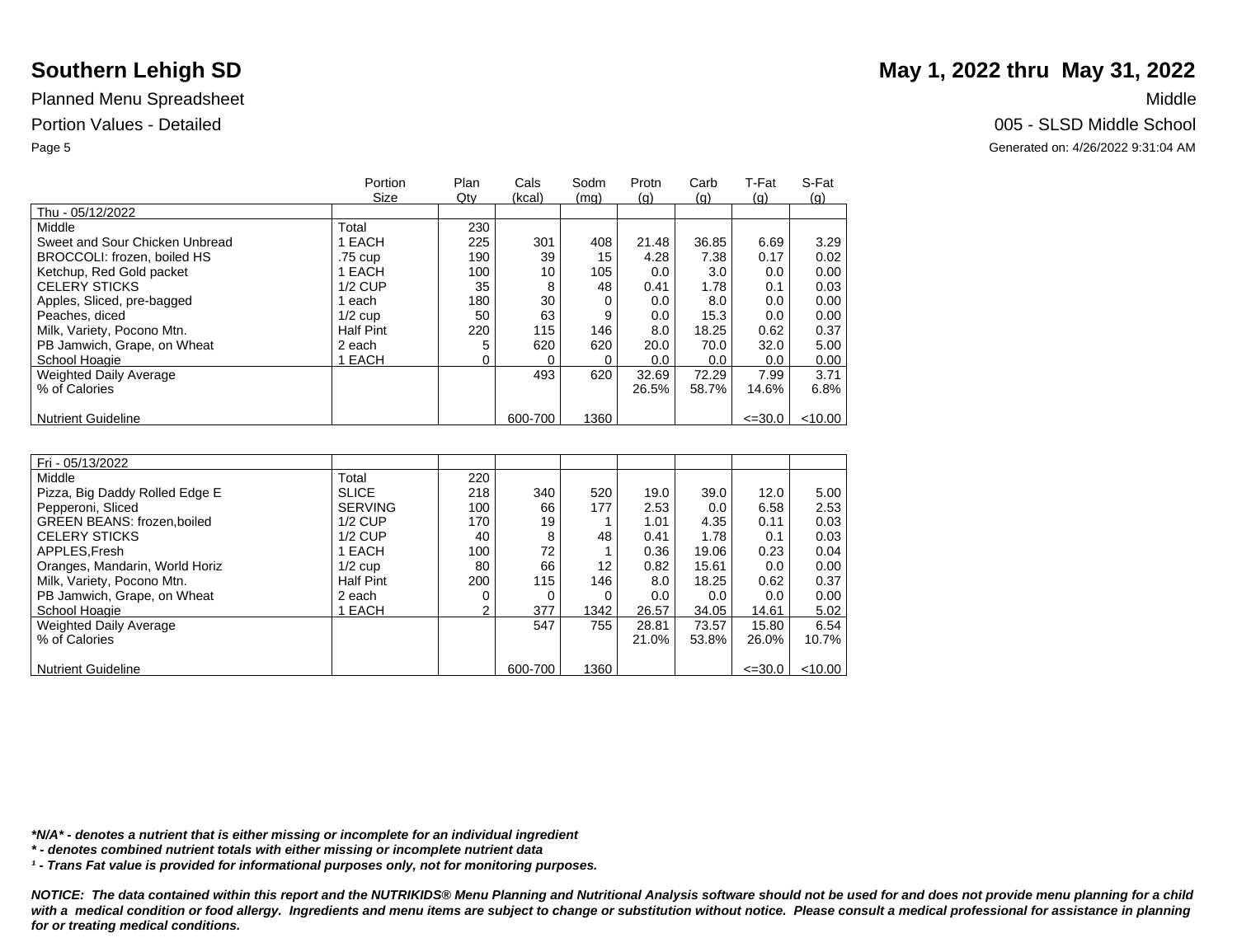|                               | Portion          | Plan | Cals    | Sodm | Protn | Carb   | T-Fat       | S-Fat   |
|-------------------------------|------------------|------|---------|------|-------|--------|-------------|---------|
|                               | <b>Size</b>      | Qty  | (kcal)  | (mg) | (q)   | (q)    | (q)         | (g)     |
| Mon - 05/16/2022              |                  |      |         |      |       |        |             |         |
| Middle                        | Total            | 230  |         |      |       |        |             |         |
| <b>FRENCH TOAST STICKS</b>    | <b>SERVING</b>   | 220  | 377     | 876  | 13.1  | 56.82  | 10.8        | 2.71    |
| SYRUP, PANCAKE                | 1 TBSP           | 220  | 46      | 16   | 0.0   | 12.06  | 0.0         | 0.00    |
| Sausage Links - Performance   | Each             | 220  | 190     | 270  | 6.0   | 0.0    | 19.0        | 6.00    |
| Potato, Tator Tots            | <b>SERVING</b>   | 195  | 130     | 310  | 2.0   | 17.0   | 6.0         | 1.00    |
| Ketchup, Red Gold packet      | 1 EACH           | 80   | 10      | 105  | 0.0   | 3.0    | 0.0         | 0.00    |
| <b>CELERY STICKS</b>          | $1/2$ CUP        | 35   | 8       | 48   | 0.41  | 1.78   | 0.1         | 0.03    |
| Apples, Sliced, pre-bagged    | each             | 180  | 30      |      | 0.0   | 8.0    | 0.0         | 0.00    |
| Peaches, diced                | $1/2$ cup        | 50   | 63      | 9    | 0.0   | 15.3   | 0.0         | 0.00    |
| Milk, Variety, Pocono Mtn.    | <b>Half Pint</b> | 230  | 115     | 146  | 8.0   | 18.25  | 0.62        | 0.37    |
| PBJ, Uncrustable Wheat        | EACH             | 10   | 580     | 540  | 18.0  | 55.0   | 32.0        | 7.00    |
| School Hoagie                 | EACH             | 0    |         | 0    | 0.0   | 0.0    | 0.0         | 0.00    |
| <b>Weighted Daily Average</b> |                  |      | 879     | 1590 | 28.81 | 111.84 | 35.62       | 9.86    |
| % of Calories                 |                  |      |         |      | 13.1% | 50.9%  | 36.5%       | 10.1%   |
|                               |                  |      |         |      |       |        |             |         |
| <b>Nutrient Guideline</b>     |                  |      | 600-700 | 1360 |       |        | $\leq 30.0$ | < 10.00 |

| Tue - 05/17/2022              |                  |     |         |      |       |       |             |           |
|-------------------------------|------------------|-----|---------|------|-------|-------|-------------|-----------|
| Middle                        | Total            | 230 |         |      |       |       |             |           |
| CHICKEN, Tenders, Tyson       | 3 each           | 225 | 260     | 390  | 15.0  | 16.0  | 14.0        | 2.50      |
| Roll, dinner, wheat           | each             | 225 | 80      | 150  | 3.0   | 15.0  | 0.5         | 0.00      |
| <b>BBQ Sauce SLSD</b>         | 1 <sub>OZ</sub>  | 50  | 33      | 235  | 0.28  | 8.69  | 0.04        | 0.00      |
| CARROTS: frozen, boiled       | 3/4 CUP          | 180 | 41      | 65   | 0.64  | 8.46  | 0.74        | 0.13      |
| <b>CELERY STICKS</b>          | $1/2$ CUP        | 50  | 8       | 48   | 0.41  | 1.78  | 0.1         | 0.03      |
| APPLES, Fresh                 | 1 EACH           | 180 | 72      |      | 0.36  | 19.06 | 0.23        | 0.04      |
| Peaches, diced                | $1/2$ cup        | 50  | 63      | 9    | 0.0   | 15.3  | 0.0         | 0.00      |
| Milk, Variety, Pocono Mtn.    | <b>Half Pint</b> | 230 | 115     | 146  | 8.0   | 18.25 | 0.62        | 0.37      |
| PBJ. Uncrustable Wheat        | 1 EACH           |     | 580     | 540  | 18.0  | 55.0  | 32.0        | 7.00      |
| School Hoagie                 | 1 EACH           |     |         | 0    | 0.0   | 0.0   | 0.0         | 0.00      |
| <b>Weighted Daily Average</b> |                  |     | 571     | 801  | 26.93 | 76.91 | 16.30       | 3.11      |
| % of Calories                 |                  |     |         |      | 18.9% | 53.9% | 25.7%       | 4.9%      |
|                               |                  |     |         |      |       |       |             |           |
| <b>Nutrient Guideline</b>     |                  |     | 600-700 | 1360 |       |       | $\leq 30.0$ | $<$ 10.00 |

*\*N/A\* - denotes a nutrient that is either missing or incomplete for an individual ingredient*

*\* - denotes combined nutrient totals with either missing or incomplete nutrient data*

*¹ - Trans Fat value is provided for informational purposes only, not for monitoring purposes.*

*NOTICE: The data contained within this report and the NUTRIKIDS® Menu Planning and Nutritional Analysis software should not be used for and does not provide menu planning for a child*  with a medical condition or food allergy. Ingredients and menu items are subject to change or substitution without notice. Please consult a medical professional for assistance in planning *for or treating medical conditions.*

## **Southern Lehigh SD** May 1, 2022 thru May 31, 2022

Portion Values - Detailed **Detailed** 2005 - SLSD Middle School

Page 6 Generated on: 4/26/2022 9:31:04 AM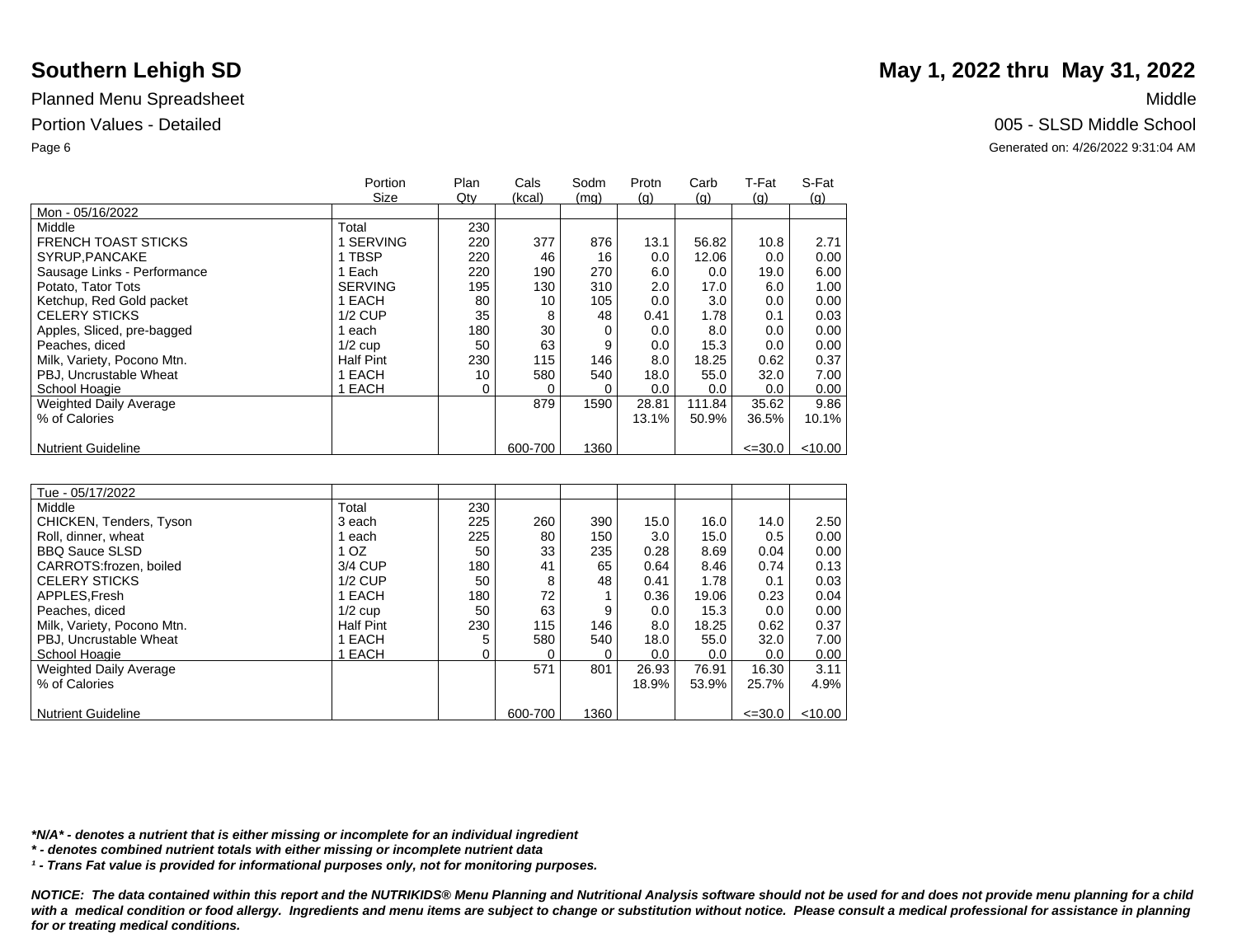|                                | Portion<br>Size  | Plan<br>Qty | Cals<br>(kcal) | Sodm<br>(mq) | Protn | Carb<br>(q) | T-Fat       | S-Fat   |
|--------------------------------|------------------|-------------|----------------|--------------|-------|-------------|-------------|---------|
| Wed - 05/18/2022               |                  |             |                |              | (q)   |             | (q)         | (q)     |
| Middle                         | Total            | 230         |                |              |       |             |             |         |
| Breadsticks w/ Meatsauce HS/MS | each             | 225         | 579            | 1176         | 20.45 | 64.55       | 25.94       | 7.18    |
| BROCCOLI: frozen, boiled HS    | .75 cup          | 225         | 39             | 15           | 4.28  | 7.38        | 0.17        | 0.02    |
| <b>CELERY STICKS</b>           | $1/2$ CUP        | 30          | 8              | 48           | 0.41  | 1.78        | 0.1         | 0.03    |
| APPLES.Fresh                   | 1 EACH           | 110         | 72             |              | 0.36  | 19.06       | 0.23        | 0.04    |
| Peaches, diced                 | $1/2$ cup        | 120         | 63             | 9            | 0.0   | 15.3        | 0.0         | 0.00    |
| Milk, Variety, Pocono Mtn.     | <b>Half Pint</b> | 230         | 115            | 146          | 8.0   | 18.25       | 0.62        | 0.37    |
| PBJ, Uncrustable Wheat         | 1 EACH           |             |                |              | 0.0   | 0.0         | 0.0         | 0.00    |
| School Hoagie                  | 1 EACH           | 5           | 377            | 1342         | 26.57 | 34.05       | 14.61       | 5.02    |
| <b>Weighted Daily Average</b>  |                  |             | 796            | 1353         | 32.99 | 106.69      | 26.60       | 7.55    |
| % of Calories                  |                  |             |                |              | 16.6% | 53.6%       | 30.1%       | 8.5%    |
|                                |                  |             |                |              |       |             |             |         |
| <b>Nutrient Guideline</b>      |                  |             | 600-700        | 1360         |       |             | $\leq 30.0$ | < 10.00 |

| Thu - 05/19/2022                |                  |     |         |      |       |        |             |         |
|---------------------------------|------------------|-----|---------|------|-------|--------|-------------|---------|
| Middle                          | Total            | 250 |         |      |       |        |             |         |
| Chicken Turnover                | <b>SERVINGS</b>  | 250 | 353     | 354  | 15.08 | 19.51  | 23.34       | 6.60    |
| Potatoes, Mashed                | each             | 200 | 94      | 361  | 2.02  | 15.0   | 3.03        | 1.28    |
| Roll, dinner, wheat             | each             | 250 | 80      | 150  | 3.0   | 15.0   | 0.5         | 0.00    |
| Gravy, Thick                    | 2 OZ             | 150 | 24      | 354  | 0.37  | 4.73   | 0.36        | 0.11    |
| CORN: frozen, yellow            | 3/4 CUP          | 200 | 100     |      | 3.16  | 23.88  | 0.83        | 0.13    |
| <b>CELERY STICKS</b>            | 3/4 CUP          | 25  | 13      | 72   | 0.62  | 2.67   | 0.15        | 0.04    |
| <b>BANANAS</b>                  | 1 EACH           | 50  | 105     |      | 1.29  | 26.95  | 0.39        | 0.13    |
| APPLESAUCE: cnnd.unswtnd.+vit C | $1/2$ CUP        | 200 | 51      | 2    | 0.21  | 13.75  | 0.12        | 0.01    |
| Milk, Variety, Pocono Mtn.      | <b>Half Pint</b> | 250 | 115     | 146  | 8.0   | 18.25  | 0.62        | 0.37    |
| PB Jamwich, Grape, on Wheat     | 2 each           |     |         |      | 0.0   | 0.0    | 0.0         | 0.00    |
| School Hoagie                   | 1 EACH           |     | 0       |      | 0.0   | 0.0    | 0.0         | 0.00    |
| <b>Weighted Daily Average</b>   |                  |     | 781     | 1162 | 30.93 | 103.36 | 27.96       | 8.21    |
| % of Calories                   |                  |     |         |      | 15.8% | 52.9%  | 32.2%       | 9.5%    |
|                                 |                  |     |         |      |       |        |             |         |
| <b>Nutrient Guideline</b>       |                  |     | 600-700 | 1360 |       |        | $\leq 30.0$ | < 10.00 |

*\*N/A\* - denotes a nutrient that is either missing or incomplete for an individual ingredient*

*\* - denotes combined nutrient totals with either missing or incomplete nutrient data*

*¹ - Trans Fat value is provided for informational purposes only, not for monitoring purposes.*

*NOTICE: The data contained within this report and the NUTRIKIDS® Menu Planning and Nutritional Analysis software should not be used for and does not provide menu planning for a child*  with a medical condition or food allergy. Ingredients and menu items are subject to change or substitution without notice. Please consult a medical professional for assistance in planning *for or treating medical conditions.*

## **Southern Lehigh SD** May 1, 2022 thru May 31, 2022

### Portion Values - Detailed **Detailed** 2005 - SLSD Middle School

Page 7 Generated on: 4/26/2022 9:31:04 AM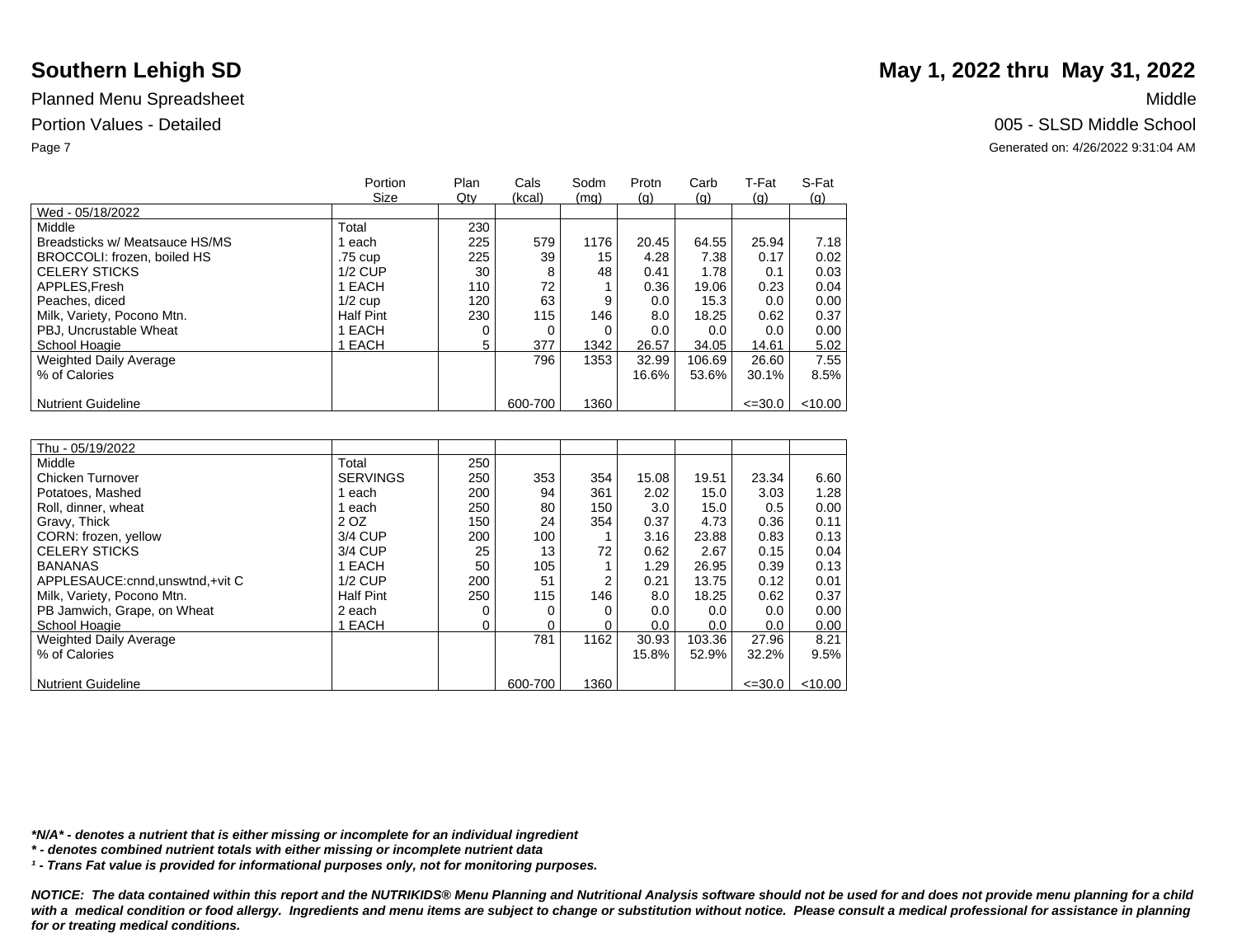|                                | Portion          | Plan | Cals    | Sodm | Protn | Carb  | T-Fat       | S-Fat      |
|--------------------------------|------------------|------|---------|------|-------|-------|-------------|------------|
|                                | Size             | Qty  | (kcal)  | (mg) | (q)   | (q)   | (q)         | <u>(g)</u> |
| Fri - 05/20/2022               |                  |      |         |      |       |       |             |            |
| Middle                         | Total            | 220  |         |      |       |       |             |            |
| Pizza, Big Daddy Rolled Edge E | <b>SLICE</b>     | 218  | 340     | 520  | 19.0  | 39.0  | 12.0        | 5.00       |
| Salad, tossed, side            | EACH             | 170  | 32      | 18   | 2.13  | 6.54  | 0.47        | 0.07       |
| Italian dressing, PC           | <b>EACH</b>      | 130  | 10      | 109  | 0.0   | 1.0   | 1.0         | 0.00       |
| <b>CELERY STICKS</b>           | $1/2$ CUP        | 40   | 8       | 48   | 0.41  | 1.78  | 0.1         | 0.03       |
| APPLES, Fresh                  | 1 EACH           | 100  | 72      |      | 0.36  | 19.06 | 0.23        | 0.04       |
| Oranges, Mandarin, World Horiz | $1/2$ cup        | 80   | 66      | 12   | 0.82  | 15.61 | 0.0         | 0.00       |
| Milk, Variety, Pocono Mtn.     | <b>Half Pint</b> | 200  | 115     | 146  | 8.0   | 18.25 | 0.62        | 0.37       |
| PB Jamwich, Grape, on Wheat    | 2 each           |      | 0       |      | 0.0   | 0.0   | 0.0         | 0.00       |
| School Hoagie                  | <b>EACH</b>      | ◠    | 377     | 1342 | 26.57 | 34.05 | 14.61       | 5.02       |
| Weighted Daily Average         |                  |      | 534     | 752  | 28.52 | 75.85 | 13.67       | 5.41       |
| % of Calories                  |                  |      |         |      | 21.4% | 56.8% | 23.1%       | $9.1\%$    |
|                                |                  |      |         |      |       |       |             |            |
| <b>Nutrient Guideline</b>      |                  |      | 600-700 | 1360 |       |       | $\leq 30.0$ | < 10.00    |

| Mon - 05/23/2022            |                  |     |         |      |         |       |             |           |
|-----------------------------|------------------|-----|---------|------|---------|-------|-------------|-----------|
| Middle                      | Total            | 230 |         |      |         |       |             |           |
| Chicken Patty Sandwich      | 1 EACH           | 225 | 350     | 820  | 24.0    | 33.0  | 14.5        | 2.50      |
| <b>Baked Beans SLSD</b>     | $1/2$ CUP        | 200 | 182     | 364  | 6.57    | 43.22 | 0.55        | 0.10      |
| <b>CELERY STICKS</b>        | $1/2$ CUP        | 30  | 8       | 48   | 0.41    | 1.78  | 0.1         | 0.03      |
| Apples, Sliced, pre-bagged  | each             | 180 | 30      |      | 0.0     | 8.0   | 0.0         | 0.00      |
| Peaches, diced              | $1/2$ cup        | 50  | 63      | 9    | $0.0\,$ | 15.3  | 0.0         | 0.00      |
| Milk, Variety, Pocono Mtn.  | <b>Half Pint</b> | 230 | 115     | 146  | 8.0     | 18.25 | 0.62        | 0.37      |
| PB Jamwich, Grape, on Wheat | 2 each           |     | 620     | 620  | 20.0    | 70.0  | 32.0        | 5.00      |
| School Hoagie               | EACH             |     |         |      | 0.0     | 0.0   | 0.0         | 0.00      |
| Weighted Daily Average      |                  |     | 668     | 1287 | 37.68   | 99.46 | 16.00       | 3.02      |
| % of Calories               |                  |     |         |      | 22.6%   | 59.6% | 21.6%       | 4.1%      |
|                             |                  |     |         |      |         |       |             |           |
| <b>Nutrient Guideline</b>   |                  |     | 600-700 | 1360 |         |       | $\leq 30.0$ | $<$ 10.00 |

*\*N/A\* - denotes a nutrient that is either missing or incomplete for an individual ingredient*

*\* - denotes combined nutrient totals with either missing or incomplete nutrient data*

*¹ - Trans Fat value is provided for informational purposes only, not for monitoring purposes.*

*NOTICE: The data contained within this report and the NUTRIKIDS® Menu Planning and Nutritional Analysis software should not be used for and does not provide menu planning for a child*  with a medical condition or food allergy. Ingredients and menu items are subject to change or substitution without notice. Please consult a medical professional for assistance in planning *for or treating medical conditions.*

# **Southern Lehigh SD** May 1, 2022 thru May 31, 2022

Portion Values - Detailed **Detailed** 2005 - SLSD Middle School

Page 8 Generated on: 4/26/2022 9:31:04 AM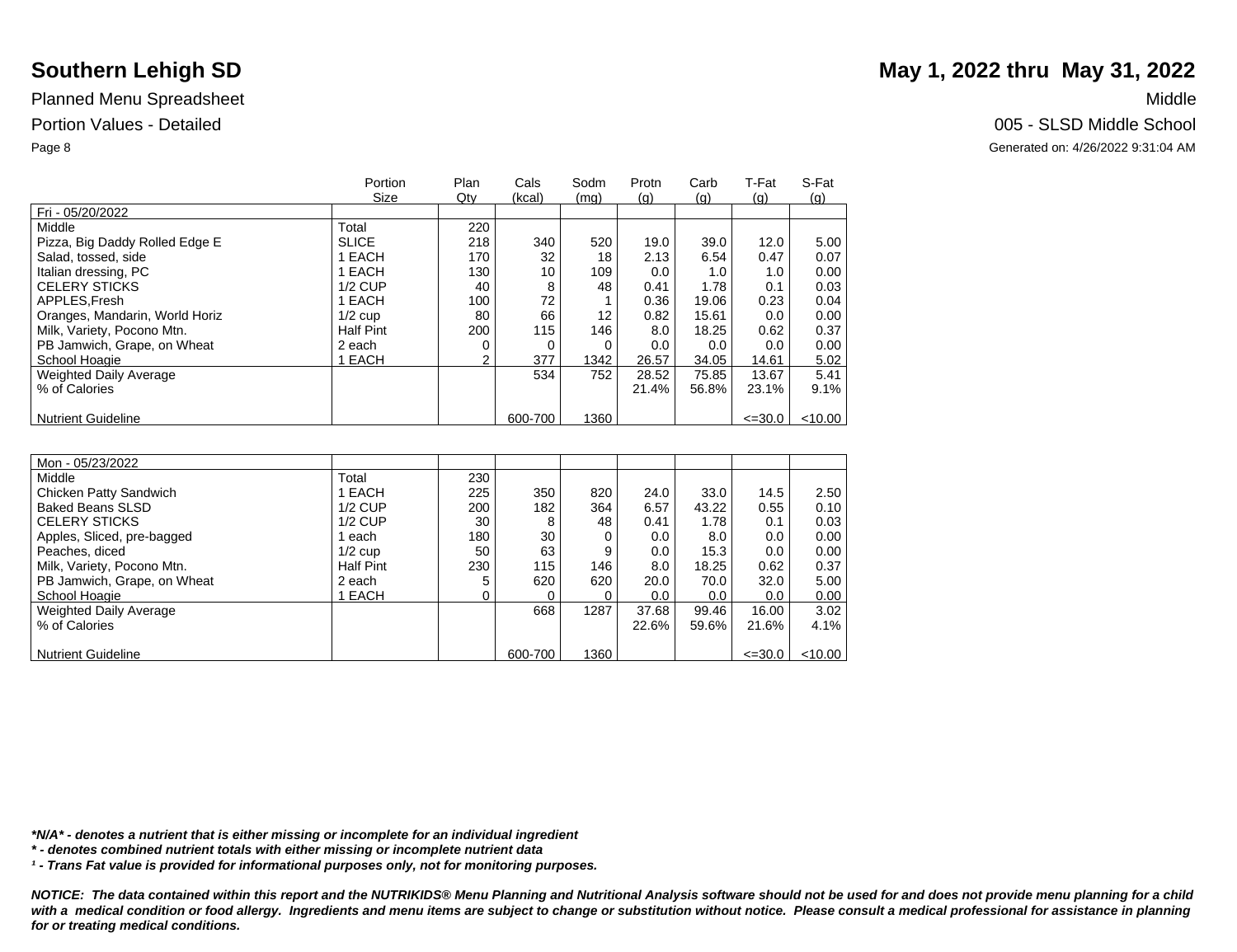|                                | Portion          | Plan | Cals    | Sodm | Protn | Carb   | T-Fat          | S-Fat     |
|--------------------------------|------------------|------|---------|------|-------|--------|----------------|-----------|
|                                | Size             | Qty  | (kcal)  | (mq) | (q)   | (q)    | $\mathsf{(q)}$ | (q)       |
| Tue - 05/24/2022               |                  |      |         |      |       |        |                |           |
| Middle                         | Total            | 215  |         |      |       |        |                |           |
| Dutch Waffle                   | each             | 210  | 300     | 350  | 4.0   | 43.0   | 13.0           | 3.00      |
| Syrup cup, reduced calorie     | each             |      | 0       |      | 0.0   | 0.0    | 0.0            | 0.00      |
| Sausage Links - Performance    | Each             | 210  | 190     | 270  | 6.0   | 0.0    | 19.0           | 6.00      |
| Potato, Crinkle Cut Govt       | 4 OZ             | 210  | 162     | 27   | 2.7   | 27.0   | 4.73           | 1.35      |
| <b>CELERY STICKS</b>           | $1/2$ CUP        | 35   | 8       | 48   | 0.41  | 1.78   | 0.1            | 0.03      |
| APPLES.Fresh                   | 1 EACH           | 120  | 72      |      | 0.36  | 19.06  | 0.23           | 0.04      |
| Oranges, Mandarin, World Horiz | $1/2$ cup        | 95   | 66      | 12   | 0.82  | 15.61  | 0.0            | 0.00      |
| Milk, Variety, Pocono Mtn.     | <b>Half Pint</b> | 215  | 115     | 146  | 8.0   | 18.25  | 0.62           | 0.37      |
| PB Jamwich, Grape, on Wheat    | 2 each           | 0    | 0       |      | 0.0   | 0.0    | 0.0            | 0.00      |
| School Hoagie                  | 1 EACH           | 5    | 377     | 1342 | 26.57 | 34.05  | 14.61          | 5.02      |
| Weighted Daily Average         |                  |      | 831     | 823  | 21.65 | 105.24 | 36.98          | 10.63     |
| % of Calories                  |                  |      |         |      | 10.4% | 50.7%  | 40.1%          | 11.5%     |
|                                |                  |      |         |      |       |        |                |           |
| <b>Nutrient Guideline</b>      |                  |      | 600-700 | 1360 |       |        | $\leq 30.0$    | $<$ 10.00 |

| Wed - 05/25/2022               |                  |     |         |      |       |       |             |           |
|--------------------------------|------------------|-----|---------|------|-------|-------|-------------|-----------|
| Middle                         | Total            | 230 |         |      |       |       |             |           |
| Totchos Grande w/ Beef         | EACH             | 220 | 301     | 768  | 19.71 | 25.24 | 13.71       | 4.46      |
| CARROTS: frozen, boiled        | 3/4 CUP          | 150 | 41      | 65   | 0.64  | 8.46  | 0.74        | 0.13      |
| Salsa, Redpack                 | .25 CUP          | 150 | 36      | 277  | 0.91  | 4.99  | 1.36        | 0.45      |
| APPLES, Fresh                  | EACH             | 80  | 72      |      | 0.36  | 19.06 | 0.23        | 0.04      |
| Oranges, Mandarin, World Horiz | $1/2$ cup        | 140 | 66      | 12   | 0.82  | 15.61 | 0.0         | 0.00      |
| Milk, Variety, Pocono Mtn.     | <b>Half Pint</b> | 230 | 115     | 146  | 8.0   | 18.25 | 0.62        | 0.37      |
| PBJ, Uncrustable Wheat         | EACH             | 5   | 580     | 540  | 18.0  | 55.0  | 32.0        | 7.00      |
| School Hoagie                  | <b>EACH</b>      | 5   | 377     | 1342 | 26.57 | 34.05 | 14.61       | 5.02      |
| Weighted Daily Average         |                  |     | 539     | 1152 | 29.45 | 69.24 | 16.21       | 5.30      |
| % of Calories                  |                  |     |         |      | 21.8% | 51.4% | 27.1%       | 8.8%      |
|                                |                  |     |         |      |       |       |             |           |
| <b>Nutrient Guideline</b>      |                  |     | 600-700 | 1360 |       |       | $\leq 30.0$ | $<$ 10.00 |

*\*N/A\* - denotes a nutrient that is either missing or incomplete for an individual ingredient*

*\* - denotes combined nutrient totals with either missing or incomplete nutrient data*

*¹ - Trans Fat value is provided for informational purposes only, not for monitoring purposes.*

*NOTICE: The data contained within this report and the NUTRIKIDS® Menu Planning and Nutritional Analysis software should not be used for and does not provide menu planning for a child*  with a medical condition or food allergy. Ingredients and menu items are subject to change or substitution without notice. Please consult a medical professional for assistance in planning *for or treating medical conditions.*

## **Southern Lehigh SD** May 1, 2022 thru May 31, 2022

Portion Values - Detailed **Detailed** 2005 - SLSD Middle School

Page 9 Generated on: 4/26/2022 9:31:04 AM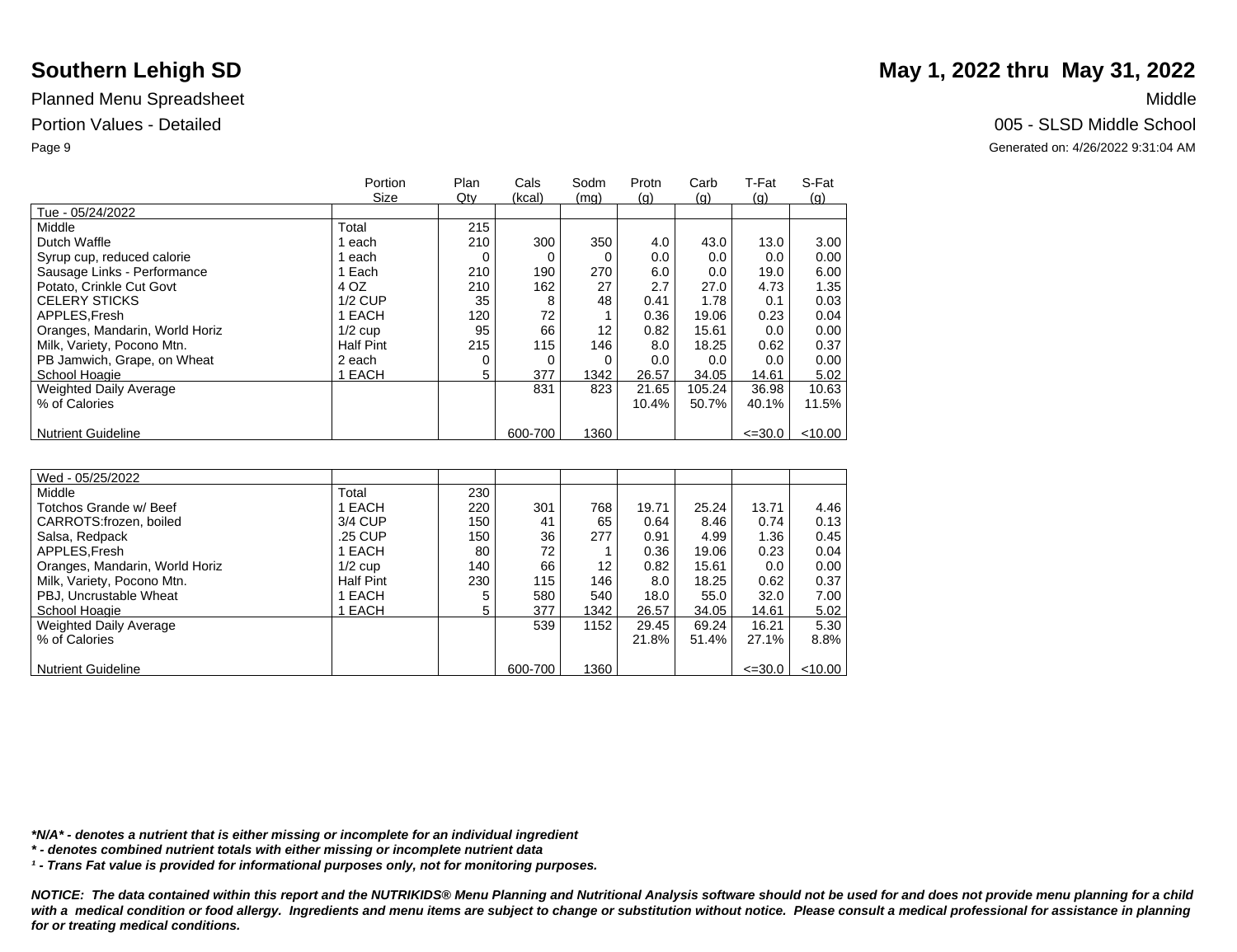|                                    | Portion          | Plan | Cals    | Sodm | Protn | Carb  | T-Fat       | S-Fat      |
|------------------------------------|------------------|------|---------|------|-------|-------|-------------|------------|
|                                    | Size             | Qty  | (kcal)  | (mg) | (q)   | (q)   | (q)         | <u>(g)</u> |
| Thu - 05/26/2022                   |                  |      |         |      |       |       |             |            |
| Middle                             | Total            | 220  |         |      |       |       |             |            |
| Pizza, Big Daddy Rolled Edge E     | <b>SLICE</b>     | 218  | 340     | 520  | 19.0  | 39.0  | 12.0        | 5.00       |
| Pepperoni, Sliced                  | <b>SERVING</b>   | 100  | 66      | 177  | 2.53  | 0.0   | 6.58        | 2.53       |
| <b>GREEN BEANS: frozen, boiled</b> | $1/2$ CUP        | 170  | 19      |      | 1.01  | 4.35  | 0.11        | 0.03       |
| <b>CELERY STICKS</b>               | $1/2$ CUP        | 40   | 8       | 48   | 0.41  | 1.78  | 0.1         | 0.03       |
| APPLES.Fresh                       | EACH             | 100  | 72      |      | 0.36  | 19.06 | 0.23        | 0.04       |
| Oranges, Mandarin, World Horiz     | $1/2$ cup        | 80   | 66      | 12   | 0.82  | 15.61 | 0.0         | 0.00       |
| Milk, Variety, Pocono Mtn.         | <b>Half Pint</b> | 200  | 115     | 146  | 8.0   | 18.25 | 0.62        | 0.37       |
| PB Jamwich, Grape, on Wheat        | 2 each           |      | 0       | 0    | 0.0   | 0.0   | 0.0         | 0.00       |
| School Hoagie                      | <b>EACH</b>      | 2    | 377     | 1342 | 26.57 | 34.05 | 14.61       | 5.02       |
| <b>Weighted Daily Average</b>      |                  |      | 547     | 755  | 28.81 | 73.57 | 15.80       | 6.54       |
| % of Calories                      |                  |      |         |      | 21.0% | 53.8% | 26.0%       | 10.7%      |
|                                    |                  |      |         |      |       |       |             |            |
| <b>Nutrient Guideline</b>          |                  |      | 600-700 | 1360 |       |       | $\leq 30.0$ | $<$ 10.00  |

| Fri - 05/27/2022          |                |         |      |         |         |             |         |
|---------------------------|----------------|---------|------|---------|---------|-------------|---------|
| Middle                    | Total          |         |      |         |         |             |         |
| NO SCHOOL TODAY           | <b>SERVING</b> |         |      | 0.0     | 0.0     | 0.0         | 0.00    |
| Weighted Daily Average    |                | 0       |      | 0.00    | 0.00    | 0.00        | 0.00    |
| % of Calories             |                |         |      | $0.0\%$ | $0.0\%$ | 0.0%        | $0.0\%$ |
|                           |                |         |      |         |         |             |         |
| <b>Nutrient Guideline</b> |                | 600-700 | 1360 |         |         | $\leq 30.0$ | < 10.00 |

| Mon - 05/30/2022          |                |         |      |         |         |             |           |
|---------------------------|----------------|---------|------|---------|---------|-------------|-----------|
| Middle                    | Total          |         |      |         |         |             |           |
| NO SCHOOL TODAY           | <b>SERVING</b> |         |      | 0.0     | 0.0     | 0.0         | 0.00      |
| Weighted Daily Average    |                |         |      | 0.00    | 0.00    | 0.00        | 0.00      |
| % of Calories             |                |         |      | $0.0\%$ | $0.0\%$ | $0.0\%$     | $0.0\%$   |
|                           |                |         |      |         |         |             |           |
| <b>Nutrient Guideline</b> |                | 600-700 | 1360 |         |         | $\leq 30.0$ | $<$ 10.00 |

*\*N/A\* - denotes a nutrient that is either missing or incomplete for an individual ingredient*

*\* - denotes combined nutrient totals with either missing or incomplete nutrient data*

*¹ - Trans Fat value is provided for informational purposes only, not for monitoring purposes.*

*NOTICE: The data contained within this report and the NUTRIKIDS® Menu Planning and Nutritional Analysis software should not be used for and does not provide menu planning for a child*  with a medical condition or food allergy. Ingredients and menu items are subject to change or substitution without notice. Please consult a medical professional for assistance in planning *for or treating medical conditions.*

# **Southern Lehigh SD** May 1, 2022 thru May 31, 2022

### Portion Values - Detailed **Detailed** 2005 - SLSD Middle School

Page 10 Generated on: 4/26/2022 9:31:04 AM